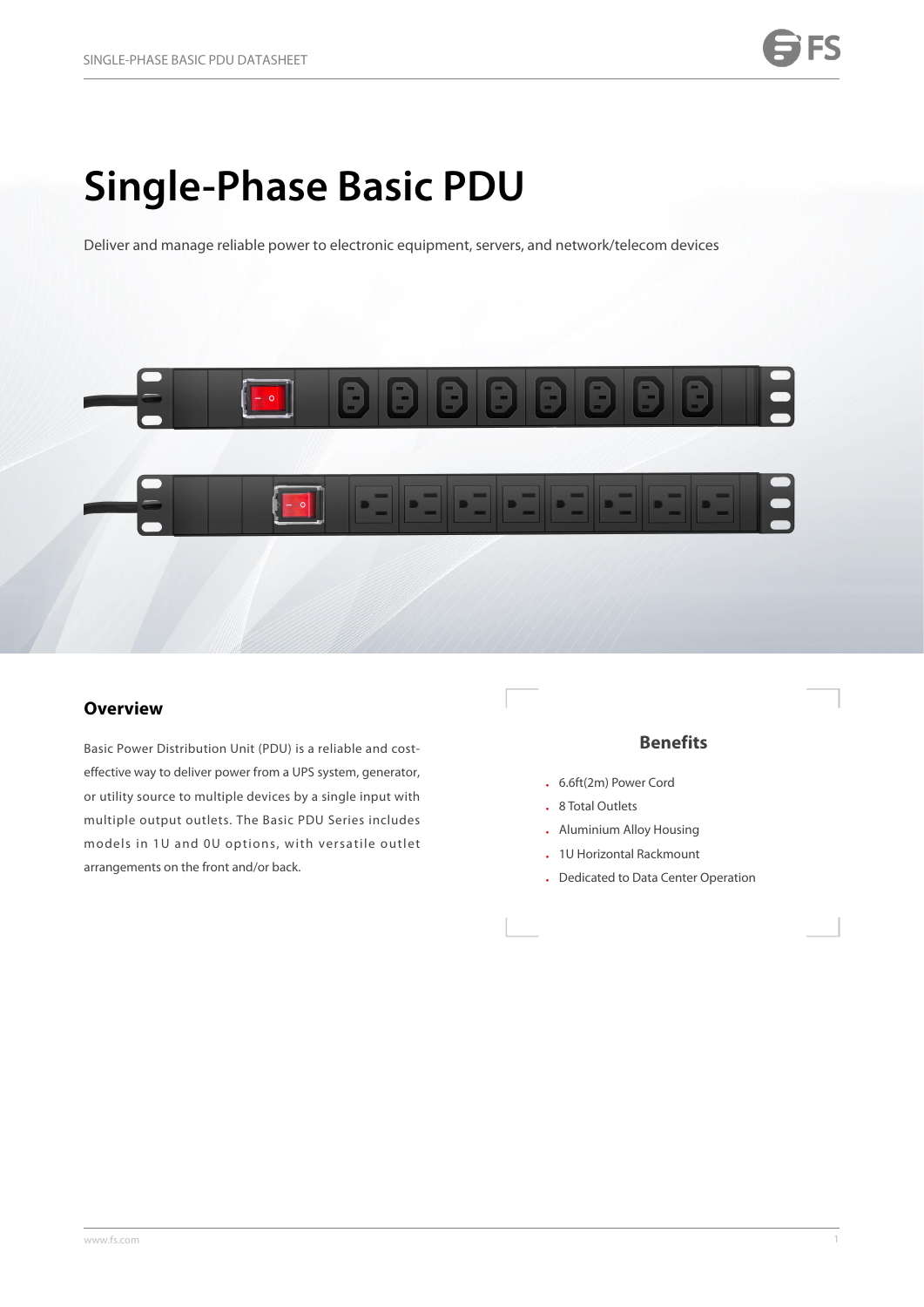# **Technical Specification**

# **CHARACTERISTICS**

|                                | <b>PDU-5158N-HBS</b>                  | PDU-CEE78I-HBS                        |
|--------------------------------|---------------------------------------|---------------------------------------|
| <b>Physical</b>                |                                       |                                       |
| <b>PDU Type</b>                | Basic                                 | <b>Basic</b>                          |
| Phase                          | Single-phase                          | Single-phase                          |
| <b>Socket</b>                  | 8 NEMA 5-15R                          | 8 C13                                 |
| Plug                           | NEMA 5-15P                            | CEE7                                  |
| Color                          | Black                                 | Black                                 |
| <b>Cord length</b>             | 6.6ft (2m)                            | 6.6ft (2m)                            |
| Gauge                          | 16AWG                                 | 1.5 <sub>mm</sub>                     |
| <b>Cable Jacket Type</b>       | SJT                                   | <b>RVV</b>                            |
| <b>Material</b>                | Aluminium Alloy                       | Aluminium Alloy                       |
| <b>Indicators</b>              | Power LED                             | Power LED                             |
| <b>No. of Rack Spaces</b>      | $1\,\mathrm{U}$                       | $1\,\mathrm{U}$                       |
| <b>Dimensions (HxWxD)</b>      | 19.0"x1.75"x1.75" (482.6x44.5x44.5mm) | 19.0"x1.75"x1.75" (482.6x44.5x44.5mm) |
| <b>Mounting Method</b>         | Horizontal                            | Horizontal                            |
| <b>Power</b>                   |                                       |                                       |
| <b>Rating Current</b>          | 15A                                   | 16A                                   |
| <b>Rating Voltage</b>          | 125V                                  | 250V                                  |
| <b>Frequency Compatibility</b> | 50/60Hz                               | 50/60Hz                               |
| Watts                          | 1875W                                 | 4000W                                 |
| Performance                    |                                       |                                       |
| <b>Load Capacity</b>           | 1.8kW                                 | 1.8kW                                 |
| <b>Surge Protection</b>        | No                                    | No                                    |
| <b>Screws</b>                  | Included                              | Included                              |